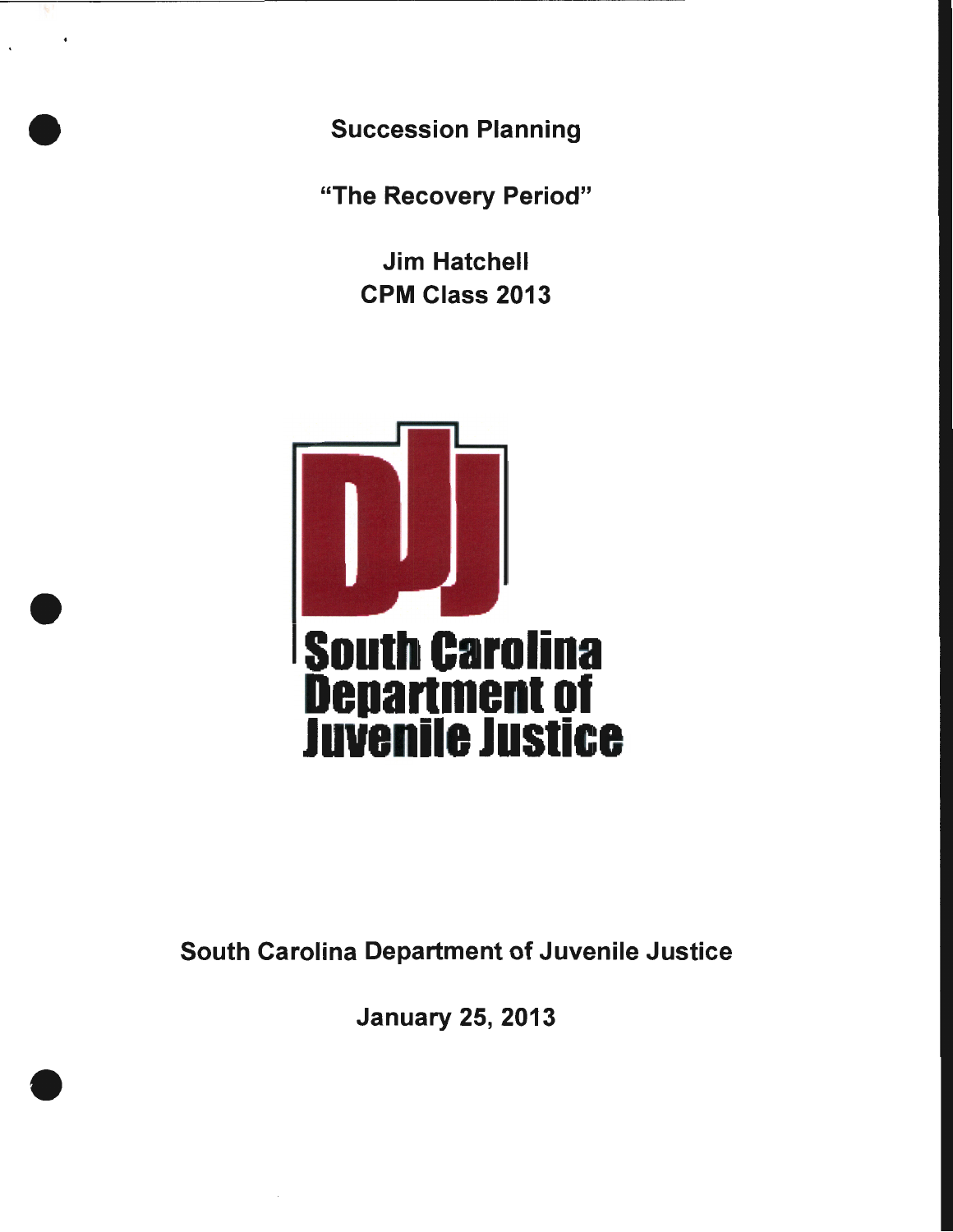# **Succession Planning "The Recovery Period" Introduction**

•

 $\bullet$ "The Department of Juvenile Justice (DJJ) administers South Carolina's juvenile justice system at the state and local levels. DJJ has adopted restorative justice and treatment in the least restrictive setting as its guiding principles. Restorative justice places equal emphasis on accountability to victims, restoration of harmony in communities where crime has caused harm, and the development of pro-social skills in offenders to prevent re-offending. The least restrictive principle calls for juvenile offenders to be treated in the least restrictive setting that is commensurate with public safety. Restorative justice is in alignment with DJJ's statutory mandates, which include sanctions and services for offenders, and consultation/information sharing with victims as decisions are made about delinquency cases. The least restrictive principle appears in the Children's Code and is embedded in DJJ's mission statement. The framework of DJJ's mission is set forth in statute, Section  $63-19-10<sup>1</sup>$  establishes DJJ as a state agency. The mission states that: The South Carolina Department of Juvenile Justice supports the Governor's vision for our state by protecting the public and reclaiming juveniles through prevention, community programs, education, and rehabilitative services in the least restrictive environment. $n^2$ 

 $\begin{array}{c}\n\frac{1}{2} \\
\frac{1}{2}\n\end{array}$ <sup>1</sup> South Carolina Children's Code. CHAPTER 19. JUVENILE JUSTICE CODE. ARTICLE 1. GENERAL PROVISIONS. SECTION 63-19-10<br><sup>2</sup> South Carolina Department of Juvenile Justice Accountability Report (2011-2012)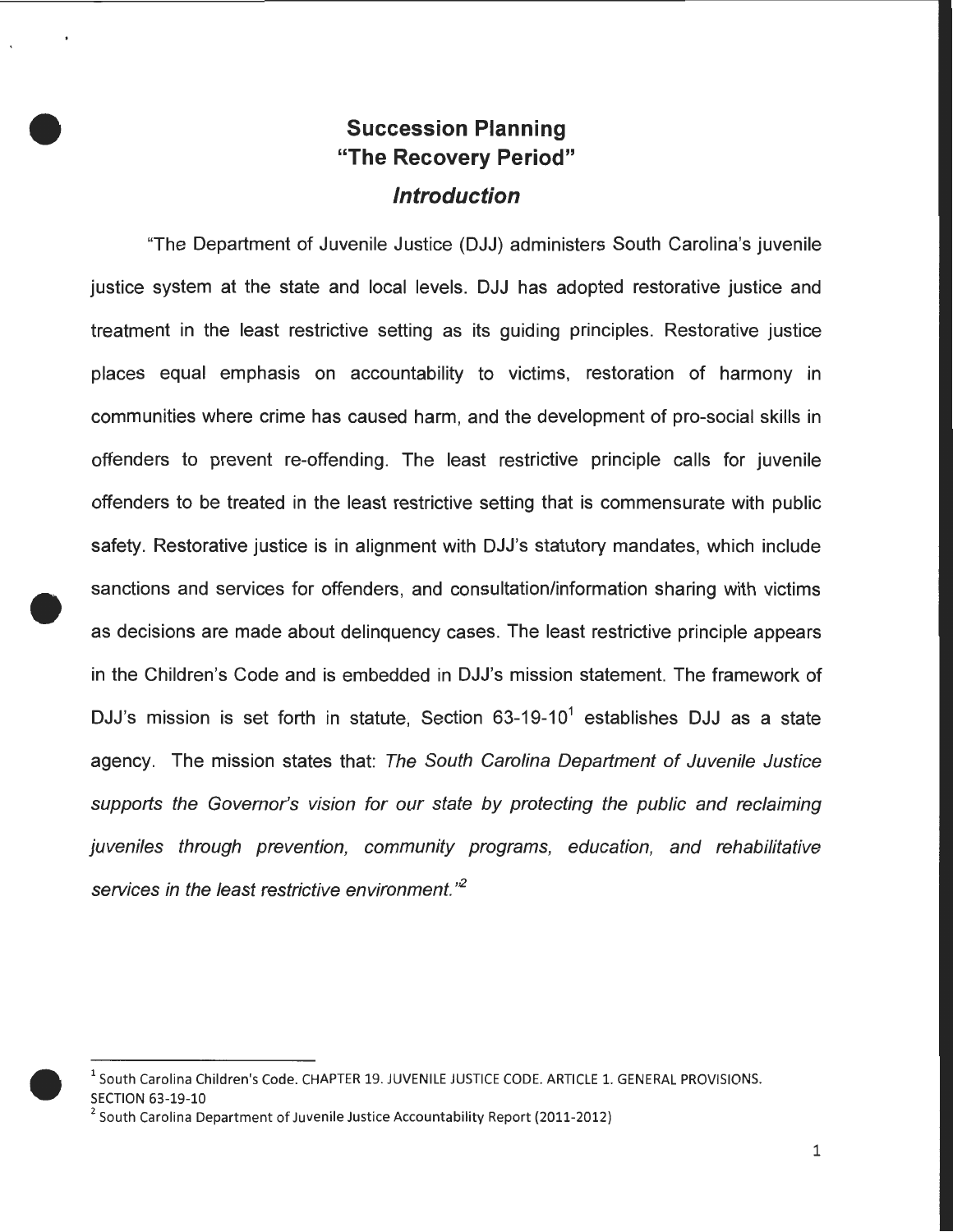• Problem Statement<br>
To ensure that Department of Juvenile Justice has the required staff to meet the Department's mission, it is imperative that DJJ hire, retain and train the necessary human capital. In concert with the hiring and retention of this talent, it is also important that DJJ identify and effectively place its "star achievers" in the most critical positions within the department. This can only be effectively accomplished through a well developed succession plan that includes an in-depth analysis of the department's current human capital. Through this process the Department can identify its current needs and develop a gap analysis on training needs, knowledge transfer needs, recruiting needs, talent deficiencies, as well as demographic shortfalls.

In 2006 the Department had an active succession planning committee and a • strong group of employees identified in two leadership development cohort groups. Unfortunately, the economic tsunami in 2008 caused the Department to abandon this program. Additionally, and in review of the previous plan, it was found that many of the employees identified in the leadership cohorts were either no longer employed or had already been promoted by the Department.

•<br>• In Fiscal Years 2008-2009 and 2009-2010, the Department of Juvenile Justice, as did many other state agencies, experienced an unexpected and unprecedented decline in funding from all revenue sources. South Carolina's tax revenues and other fund sources dropped dramatically. Unemployment rates reached levels not seen in the United States since the Great Depression. According to the US Board of Labor Statistics, South Carolina's unemployment rates steadily increased from 5.5% in

2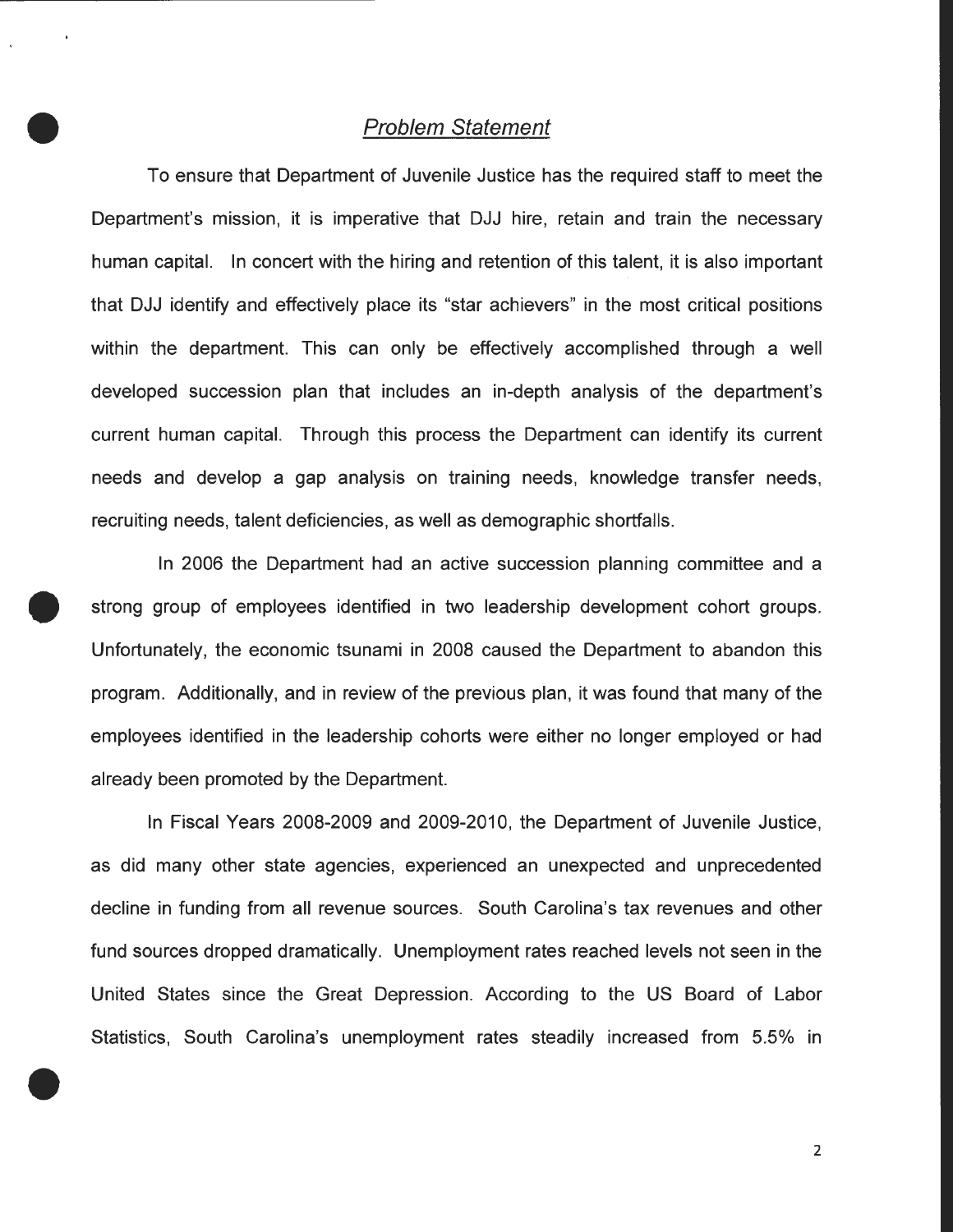January 2008 and topped out at 12% in September of 2009. $3$  (As of January 2013, South Carolina's unemployment rate still hovers around 8.4% and is among the highest  $\bullet$ in the Nation.)<sup>4</sup> During the years of 2008 through 2010, the Department of Juvenile Justice saw its overall budget decline by nearly  $14\%$ <sup>5</sup>. As a result of the budget decline, the Department terminated more than three hundred fulltime, probationary and temporary employees. The Department also instituted mandatory furloughs in 2008 and 2010, closed all of the department's juvenile group homes and ended many of the Department's teen after-school programs sponsored in local communities. DJJ reduced staff in each of the divisions including teachers in its local school district. Further complicating these issues, the State Budget Office determined that the Department had 247 fulltime equivalent positions that had been vacant for more than 13 months and an additional 125 positions that were unfunded. DJJ was required to delete these positions.6 This action equated to a 20% reduction in the Department's fulltime equivalent positions. The full effect of these actions not only reduced the Department's talent pool, but also limited its ability to recruit new talent, add new programs and reestablish programs that were previously eliminated. Since FY 2010, the Department has maintained a status quo.

Today, DJJ continues to face talent management issues as it has 63 rehired retireesfTERI employees of whom twenty-three serve in management positions. The Department currently has 463 (31%) employees who are eligible to retire in the next five

<sup>&</sup>lt;sup>3</sup> Bureau of Labor Statistic, http://www.bls.gov/web/laus/laumstrk.htms

 $\begin{array}{c}\n\phantom{-}\overline{3} \\
\phantom{-}3 \\
\phantom{-}4 \\
\phantom{-}5 \\
\phantom{-}6\n\end{array}$  $4$  South Carolina Department of Emp0loyment and Workforce<br> $5$  South Carolina Department of Juvenile Justice, Office of Fiscal Affairs

 $6$  Budget and Control Board Office of State Budget Memorandums; January 27, February 9, and April 5, 2011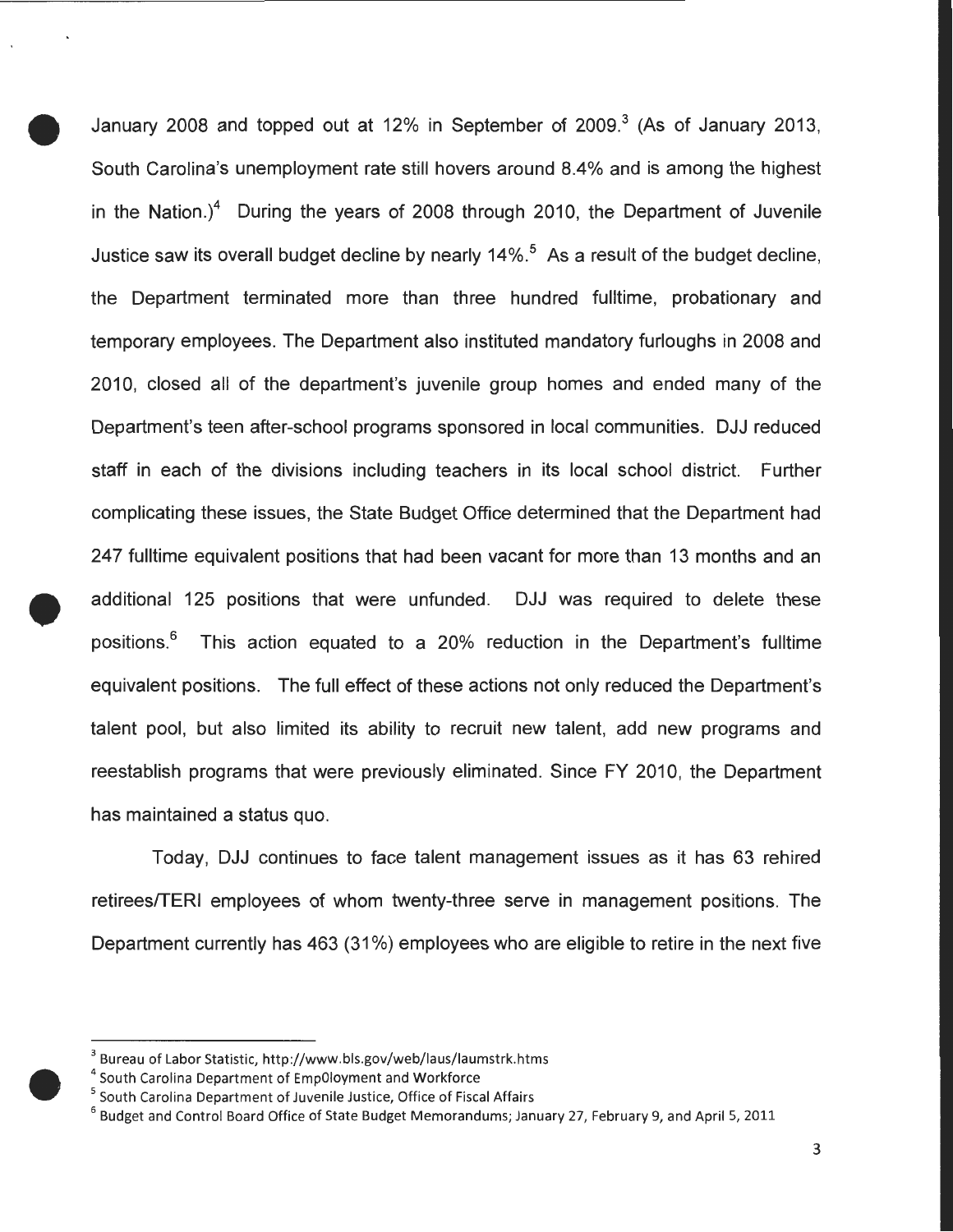vears.<sup>7</sup> The turnover rates in the two of the Department's most critical areas, Probation and Correction Officer Classes, consistently exceed 30% turnover rates.<sup>8</sup> The turnover issues, while not as high, are still areas of concern for all job classes within the Department.

• ( Due to these concerns and the fact that the economy of South Carolina has shown some stability, the Department Director determined that succession planning was a critical issue and included it as one of her eight strategic goals within the Department's three year strategic plan. Thus, the journey began with the Director's request to implement a succession plan that will promote a deliberate and continuous focus on talent management and to identify the future leaders for DJJ. These issues, coupled with a continued unstable economy and an extremely competitive job market, make succession planning a critical must for DJJ.

#### **Project Purpose**

The purpose of the project is to develop and implement a succession plan for the South Carolina Department of Juvenile Justice. What is succession planning? Why is it important and/or necessary and what are the benefits of such a plan?

There are literally hundreds of books and websites dedicated to succession planning. Virtually every book on leadership and management covers the topic of succession planning in some fashion. Grossly stated, the definition of succession planning is putting the right peg in the right hole. Perhaps a better and more specific definition is that succession planning is a systematic process for identifying and addressing gaps between the workforce of today and the employment needs of

 $7$  Public Employee Benefits Authority, Retirement Report July 2012-July 2016

 $\begin{array}{c}\n\vdots \\
\hline\n\vdots \\
\hline\n\vdots \\
\hline\n\end{array}$ <sup>8</sup> South Carolina Budget and Control Board, Human Resources Division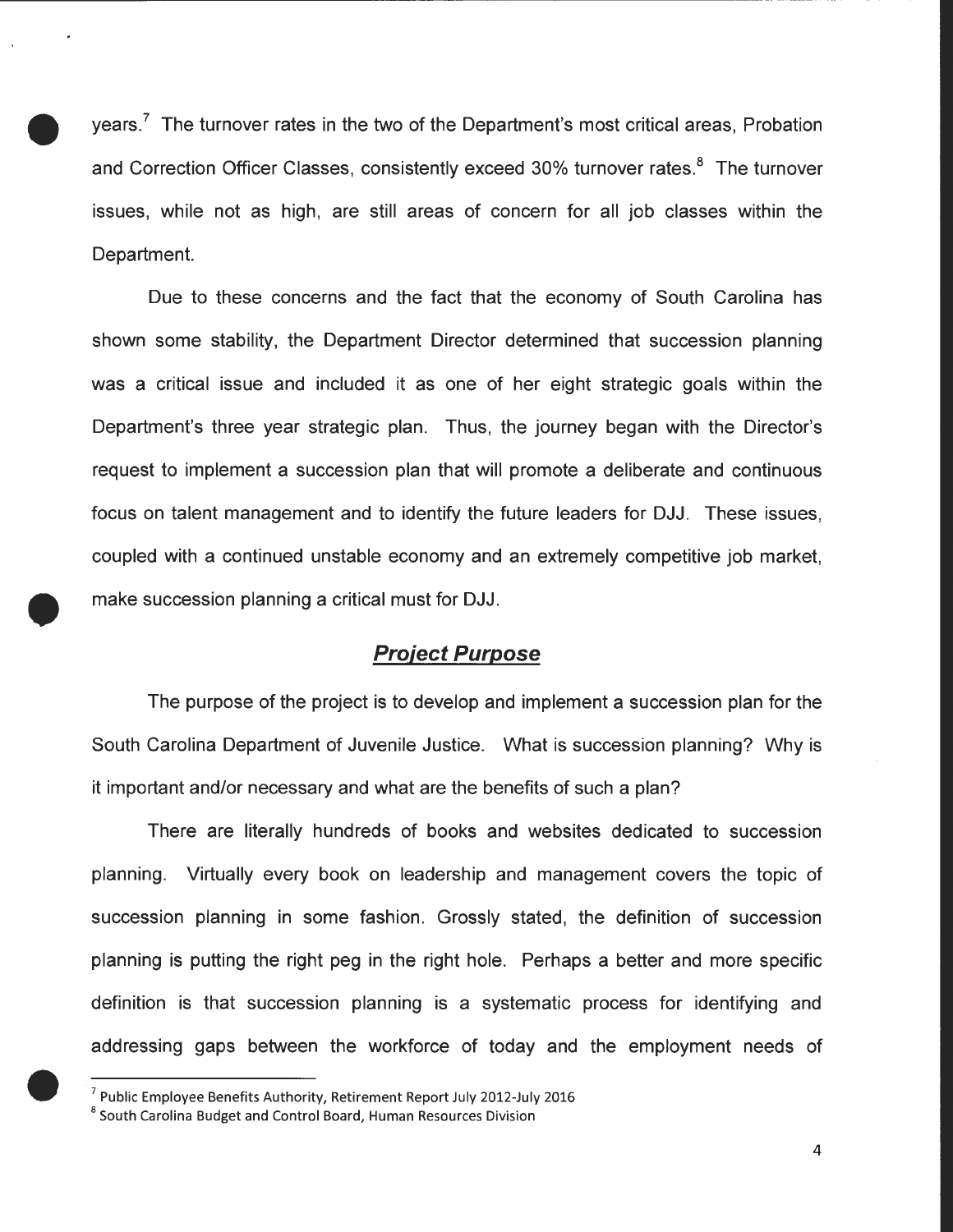• tomorrow. The definition used by the Society of Human Resource Managers (SHRM) states, "Succession planning is the process of identifying high-potential employees, evaluating and honing their skills and abilities, and preparing them for advancement into positions which are key to the success of business operations and objectives."<sup>9</sup> A well developed succession plan provides a foundation for successful strategic human resources and human capital decisions. It truly goes far beyond the right peg in the right hole!

 $\bullet$ Why then is succession planning important for the Department of Juvenile Justice? To understand the importance of succession planning, one needs only to look back to the aforementioned events of the past four and half years! DJJ needs to be prepared to deal with the unexpected events impacting budgets and manpower, and, like all organizations, ensure it has the adequate human capital who possess the skill sets to guarantee the Department can accomplish its mission. DJJ must be ready to face the increasing competition for talent and be prepared to recruit and retain new and existing workforce. Other factors that make succession planning important include: the aging population, the delayed retirement of baby boomers, changes to retirement laws and regulations, opportunities for educational degrees, and the ever-changing political environment.

What are the benefits of a well developed succession plan? Below are some of the many benefits:

- Align the Department's strategic goals and human capital needs
- Place the right people in the right place at the right time

5

 $\bullet$ <sup>9</sup> Society of Human Resource Presentation (Succession Planning for Managers)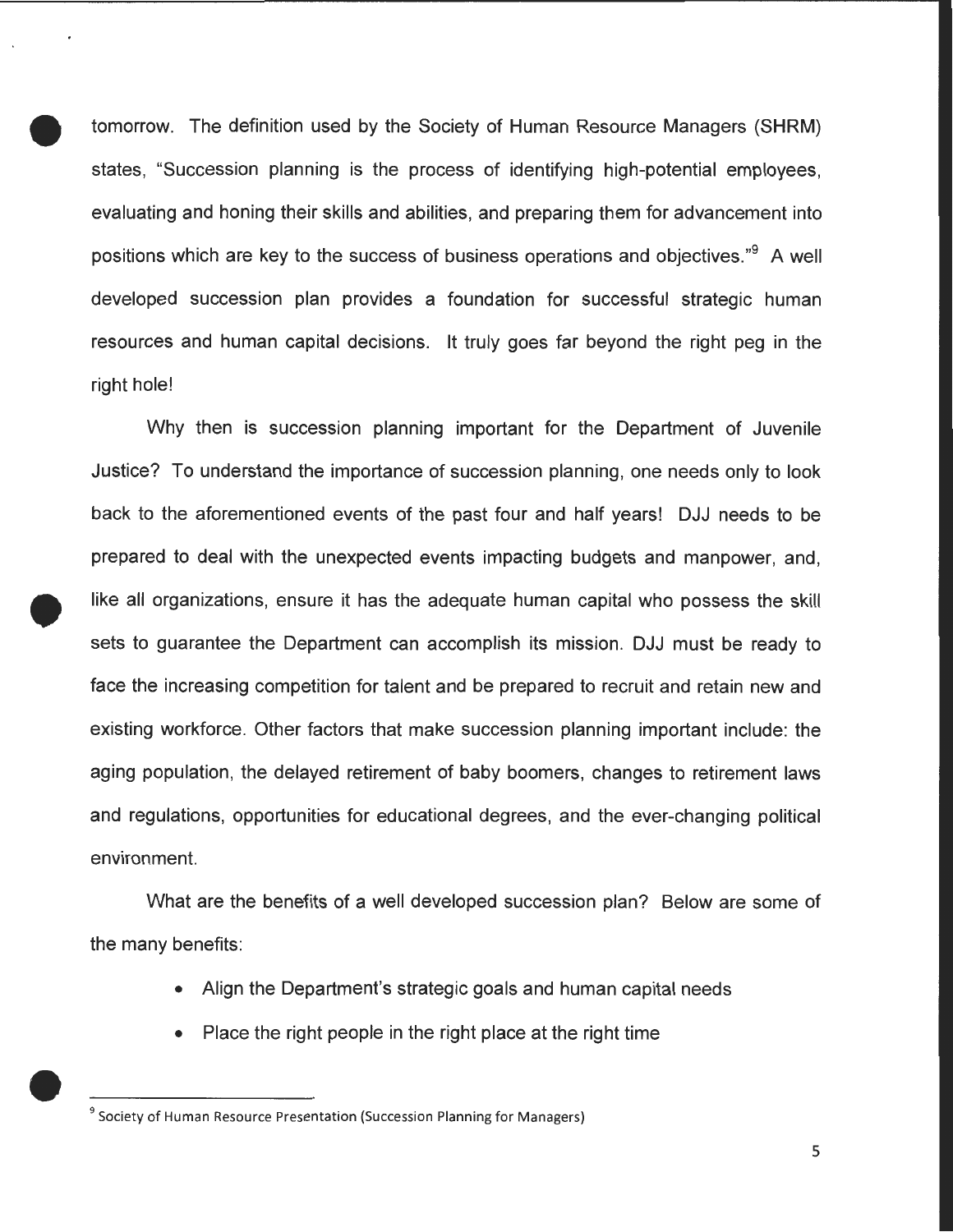• Achieve desired organizational results

•

•

- See their current talent in an organized and useful document
- Develop qualified pools of candidates ready to fill critical or key positions
- Provide stability in leadership and other critical positions
- Sustain a high-performing organization
- Identify gaps in knowledge and help develop knowledge transfer processes
- Assist HR managers in overcoming the limitations of reactive management decisions and fosters pro-active management steps
- Make DJJ a better place to work
- Establish a logical basis for making choices among qualified candidates
- Determine who should be selected, why they should be selected

 $\bullet$ These are all critical factors when identifying the benefits of a succession plan. Perhaps the most important reason is that it gives managers a strong basis to make solid and reasonable human capital decisions.

While it is easy to define and identify the benefits of an effective succession plan, the key success factors still and will always lie in the hands of management. It is imperative to have a high level of support from the Department's senior management and cooperative support from all levels of the organization. Without this level of support, the document has the potential to be stuffed in a notebook and remain sitting on the corner of a desk collecting dust!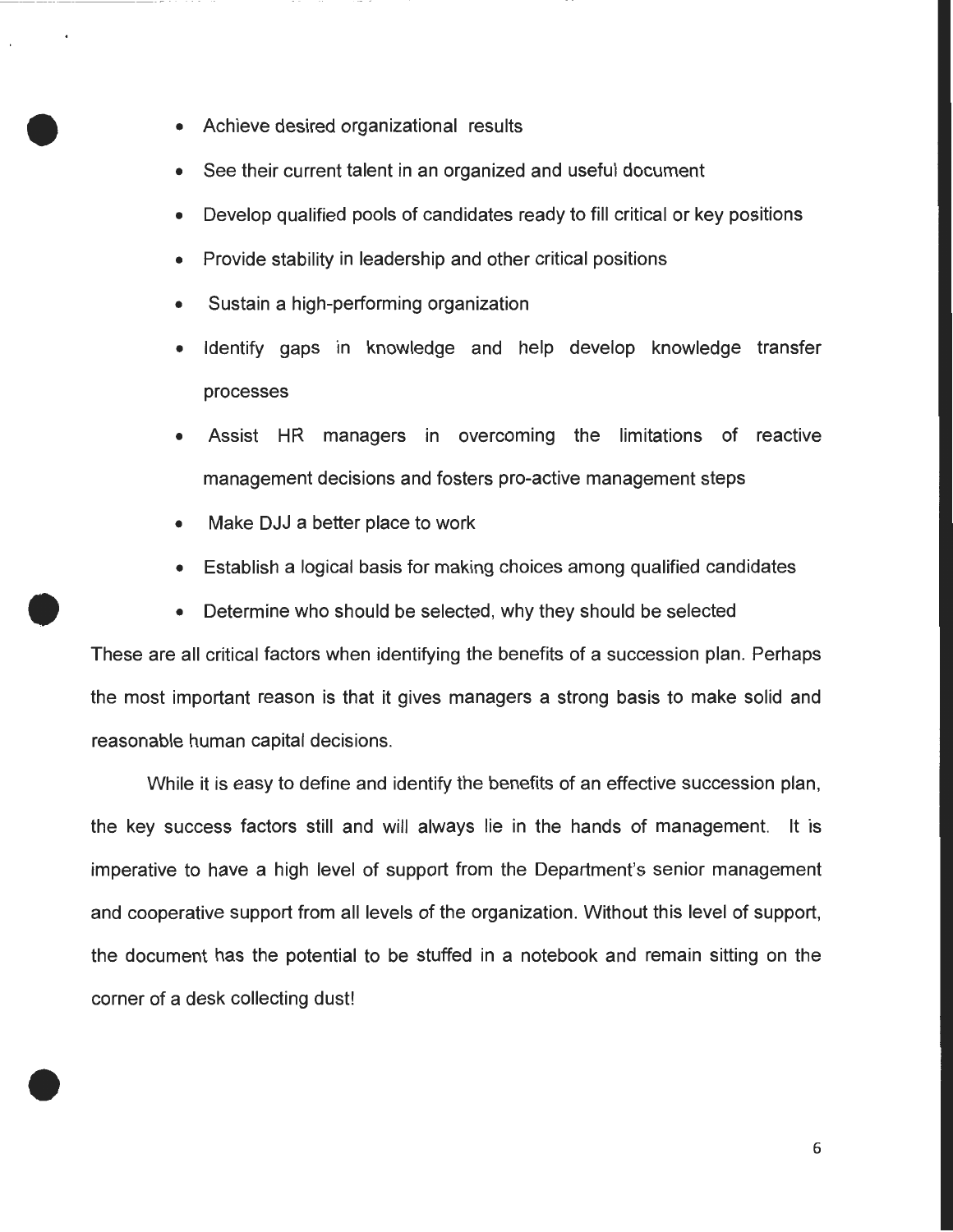**Data Collection**<br>
Within Human Resources there is a multitude of data that can be collected to show current and past performances and accomplishments. Historical data can also be used to develop pathways to the future. However, too often in the Human Resources profession, data is collected without purpose. Because this is sometimes the case, the goal in this project is to collect data that will help guide the Department in the out-years as it seeks to continue to accomplish its established missions and/or future missions as defined by leadership. Historical data was collected from the Department's legacy data system SABAR and from the South Carolina Enterprise Information System (SCEIS). Additionally, various surveys and interviews were conducted with DJJ managers and employees.

The ultimate goal for succession planning is to evaluate the Department's current talent pool and to determine the gaps both in talent and human capital. To effectively accomplish this, DJJ should, as Steven Covey says in his book, "The 7 Habits of Highly Effective People", "Habit 2: Begin With the End in Mind".<sup>10</sup> DJJ must examine the expectations and/or goals of the plan. In an effort to accomplish this, eighty-eight senior managers were surveyed to find out their level of understanding of succession planning. Fifty-three (60%) of those surveyed responded. Additionally, personal interviews were conducted with the members of DJJ's Executive Management team (the four Deputy Directors and the three Associate Deputies). Of those senior managers who responded to the survey, 86.8% indicated that they knew the purpose of succession planning. The same question was asked of the Senior Executive team and 100% of this group clearly

 $\bullet$   $\frac{1}{10}$  $10$  The 7 Habits of Highly Effective People; Stephen R. Covey - Free Press – 2004 95 - 145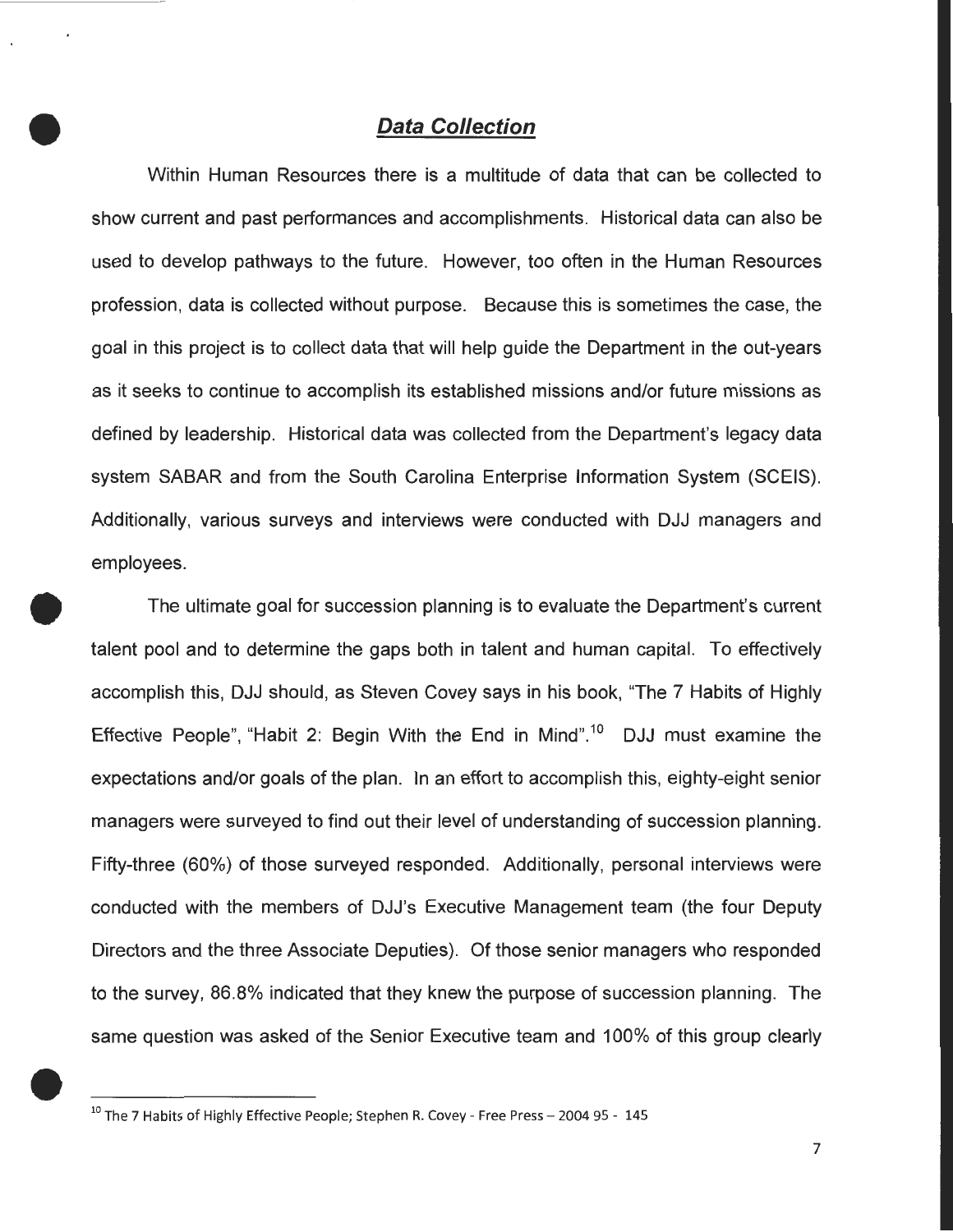• understood the purpose of succession planning. A second question asked to the groups was if they had actually participated in the development of such a plan. The Senior Executives again registered 100%, as expected. However, of the senior manager's group only 43.4% had actually participated in the development of a succession plan. The results here were less than expected. If this percentage should hold true for those senior managers who did not respond, one may conclude that there will be a need to provide formal training regarding succession planning in the early stages of this process.

As mentioned earlier, the Department has 463 (31%) of its employees eligible for retirement over the next five year. From June to December 2012, the Department experienced fifty-six (56) retirements.<sup>11</sup> From June 2006 to May 2012 the Department experienced 182 total retirements which averages 33 retirements per year.<sup>12</sup> The retirement results over the last six months of 2012 exceeded the average of the past six years by 41%. While data to support the higher number of retirements in the last six months of 2012 is not yet available, there is a high confidence level that the results are directly impacted by the Legislative changes in the South Carolina Retirement System Laws and Regulations that became effective on January 2, 2013.

Along with monitoring the retirement potential of the DJJ workforce, the Department cannot overlook the age of the current talent pool. The average age of the DJJ workforce is 48 years of age and the average state service is 9.19 years. Compared to the State averages in these areas DJJ is a bit older and has slightly fewer years of State service. The average age of all State Employees is 46 years of age and

 $\frac{1}{\pi}$ <sup>11</sup> South Carolina Enterprise Information System (SCEIS) RH035, Turnover Data Report

<sup>&</sup>lt;sup>12</sup> SCDJJ Legacy Data System (SABAR); Separation Data Report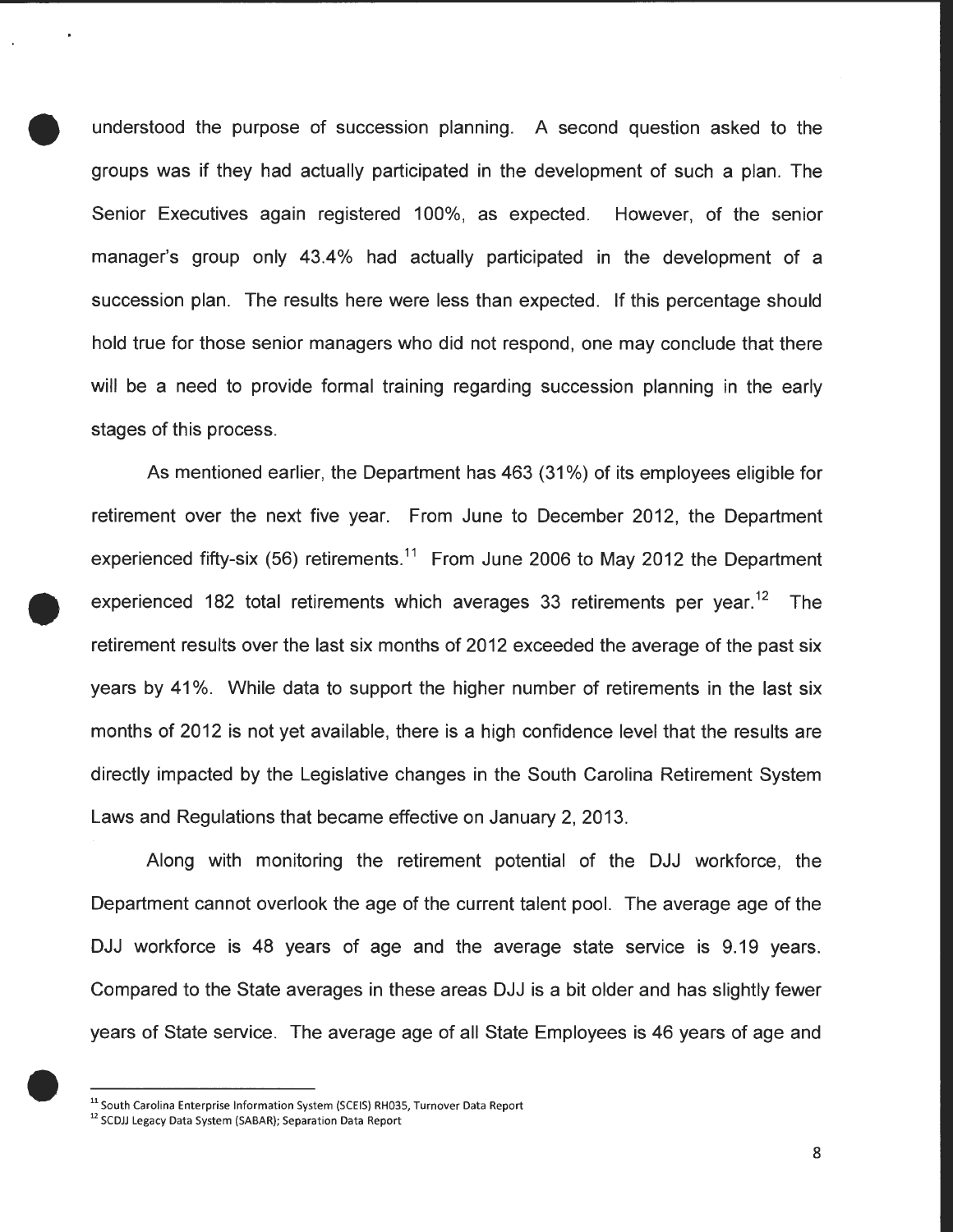• their average state service is 12 years. Additionally, DJJ has 147 employees over the age of 60 and 12 over the age of seventy. For years, organizations have been preparing for mass retirements expected by the aging "Baby Boomer" generation. Based on statistics from the Bureau of Labor Statistics, the retirement of "boomers" simply has not happened as quickly as expected. Since 2002, the number of workers age 65 and older has actually increased each year.<sup>13</sup> SHRM and other HR organizations share similar thoughts about the reasons these workers are staying on the job longer: the economy, better health, flexible work schedules, unplanned retirement, or a cracked nest egg.<sup>14</sup> According to a 2011 Huffington Post Article, one in four Baby Boomers is still working and has no plan to retire in the near future.<sup>15</sup> A 2011 report from The Center for Retirement Research at Boston College stated that the • current average retirement age for women has increased from 60 to 62 and for men 62 to  $64<sup>16</sup>$  In the DJJ survey of senior managers, a concluding question asked them to indicate their retirement plans. Only five of those who responded indicated that they plan to retire in the next three years, eight indicated in the next three to five years and the remainder stated that it would be five or more years before they plan to retire. While these numbers do not necessarily warrant a concern, it does not eliminate the fact that 30% of DJJ staff is retirement eligible. No one truly knows what the future holds in this area. However, DJJ can prepare for whatever may happen, simply by planning.

In concert with the potential retirements, the Department must also focus on its overall turnover rate. Who is leaving? In FY 2008 and 2009 the Department experienced unusually high turnover numbers. These high numbers can be traced back

9

<sup>&</sup>lt;sup>13</sup> United States Bureau of Labor Statistics; Overview of BLS Statistics on Unemployment

<sup>&</sup>lt;sup>14</sup> Society of Human Resource Manager/International Public Manager's Association-HR

 $\bullet$ <sup>15</sup> Alan Fram, Huffington Post and AP Survey (2011), "One In Four Working Baby Boomers Say They'll Never Retire, Survey Finds"

<sup>&</sup>lt;sup>16</sup> What is the Average Retirement Age? Center for Retirement Research, Boston College, Alicia H. Munnell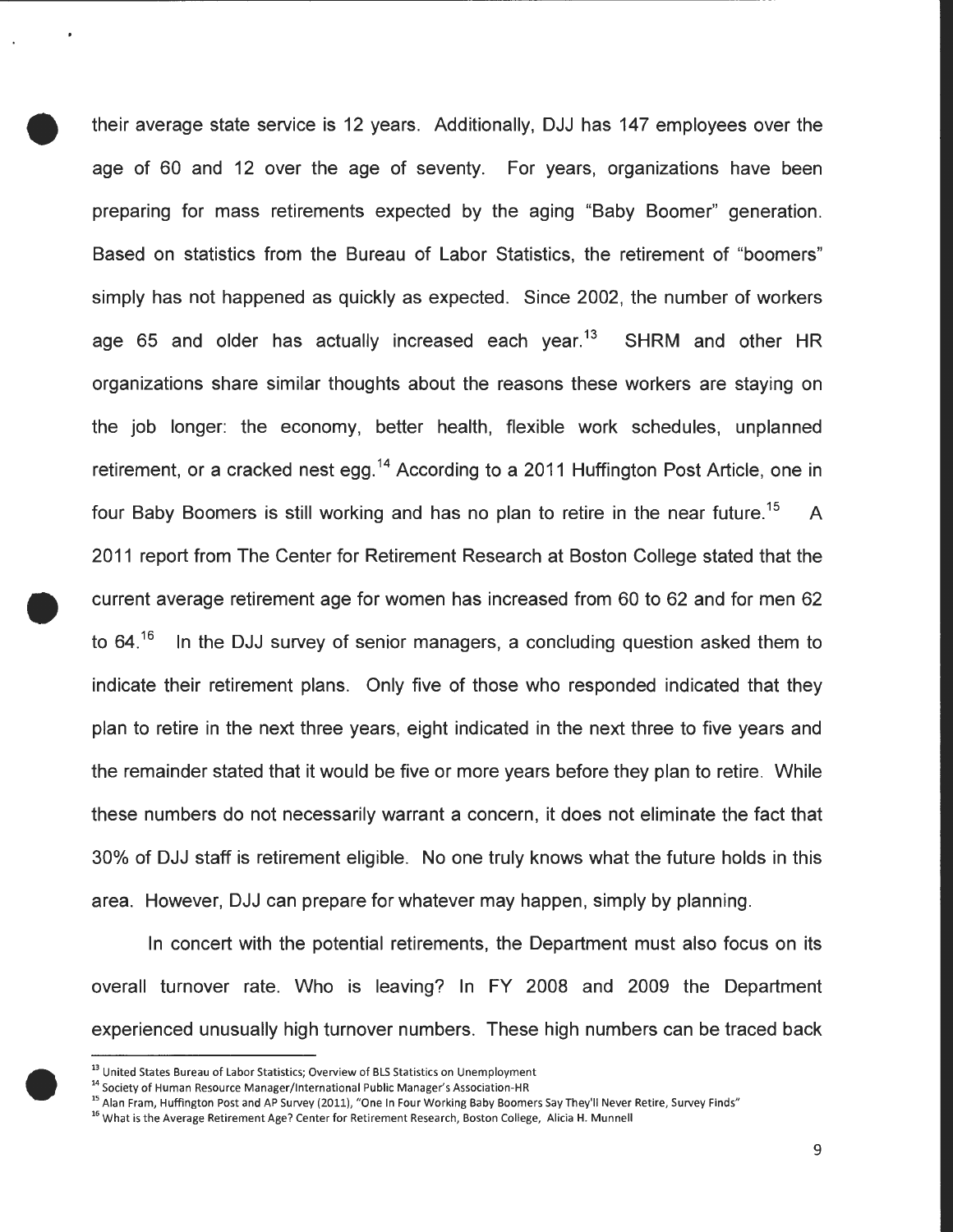to the economic instability of this period. Since FY 2008 and 2009 the Department has seen its turnover rates stabilize to some degree. The overall turnover rate dropped from 26% in 2009 to 11% in 2010. The Department, from a personnel standpoint, was at rock bottom and virtually no one was leaving DJJ. Programs had been cut and employees had been sent home. There was no more cutting. In 2011, the turnover rate clicked up a bit to 13.8% and at the end of 2012, it stood at  $15\%$ <sup>17</sup>. While these numbers are close to the State average for turnovers, it is still imperative that managers and leaders know the impact employee turnover has and/or will have on their talent pools.

Turnover rates are not the only data sets that are important when evaluating the talent pool. There is a great deal of demographic data that must also be considered. • For example, and as mentioned previously, the age of the workforce, ethnicity, gender, salaries, the population by pay band and classification are all very important in the plan. When looking at this data it shows that not only is DJJ a bit older than the state average, but also shows that the male to female ratio is a bit higher as well. DJJ's workforce is 62% female while the overall state workforce is 56% female. DJJ's ethnicity is considerably different from that of the overall state numbers as shown in the table below.<sup>18</sup> A quick look at the table is an example of what data can show and in this case may warrant a closer look into why the imbalance in the ethnic groups.

| <b>Ethnicity</b> | <b>Black</b> | White | <b>Other</b> |
|------------------|--------------|-------|--------------|
| <b>State</b>     | 33%          | 64%   | 4%           |
| <b>DJJ</b>       | 69%          | 30%   | 1%           |

<sup>&</sup>lt;sup>17</sup> Department of Juvenile Justice HR Balance Sheet

<sup>•</sup>  <sup>18</sup> South Carolina Enterprise information System (SCEIS)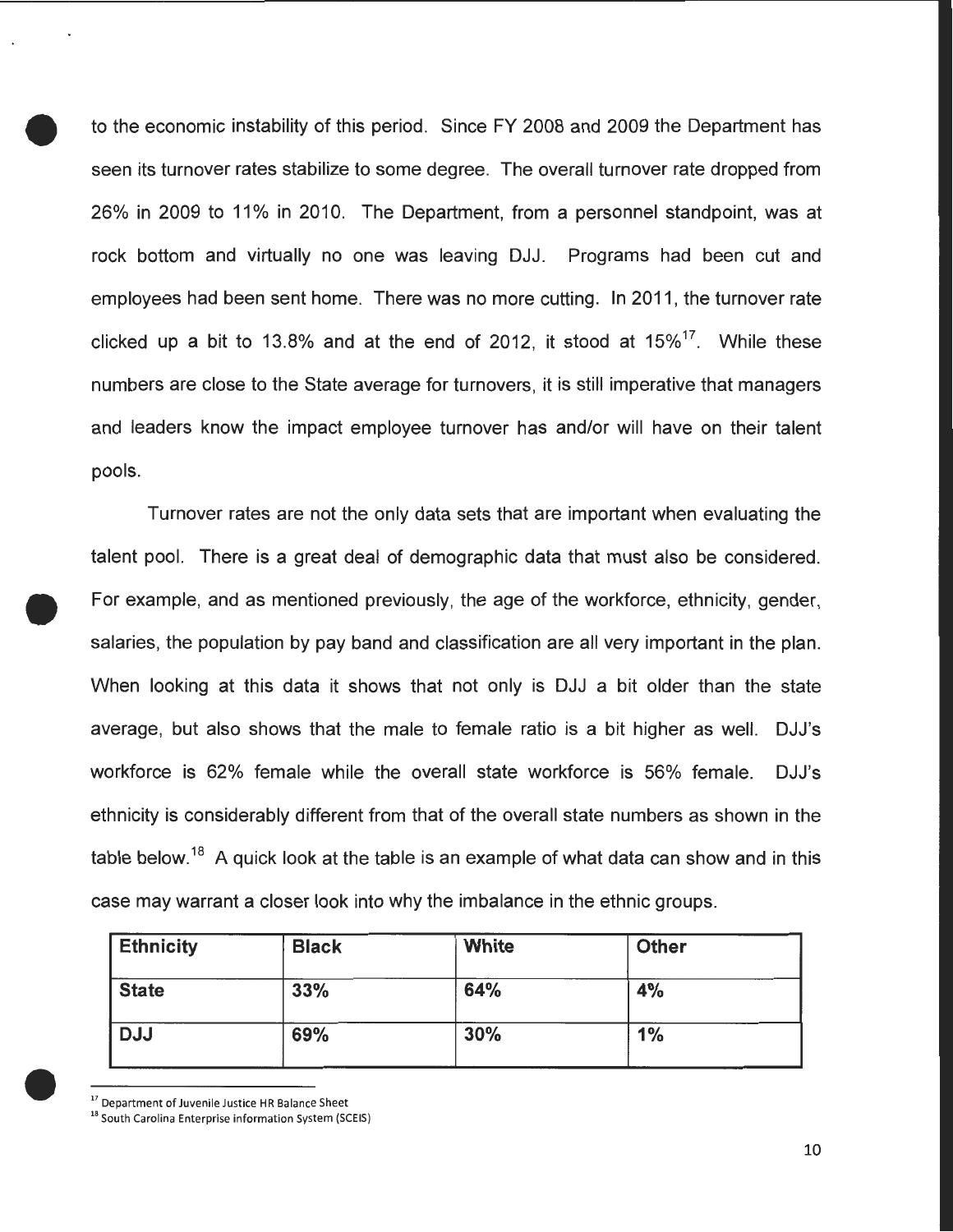• While these are only a few examples of the data that can be observed, they show how important the results can be. An effective data analysis will compliment a successful strategic succession plan. The data will help identify the gaps in area such as DJJ's talent pool, knowledge, skills, and abilities, abnormal ethnic or demographic data that may exist, along with multitudes of other information.

#### **Let the Journey Begin**

In preparation for this journey, more than fifty succession plans were reviewed; to include plans from the United States Office of Personnel Management, the United States Department of Justice, CPS Human Resources Service, The Department of Defense, other state agencies and the State of South Carolina Human Resources Division. Each plan provided a well-defined road map for effectively developing a • successful succession plan. Each focused on effective data collection and analysis, each recommended involvement at all levels and all stated that succession planning is an ongoing process. The Department of Juvenile Justice elected to use the model shown in the following pages.

# **SUCCESSION PLANNING MODEL<sup>19</sup> South Carolina Department of Juvenile Justice**

Succession Planning identifies necessary competencies and works to assess, develop, and retain a talent pool of employees in order to ensure a continuity of leadership for all critical positions:

 $\bullet$ <sup>19</sup> Adapted for various State and County Succession Plans (Kentucky, Vermont, Michigan and Fairfax County, Virginia)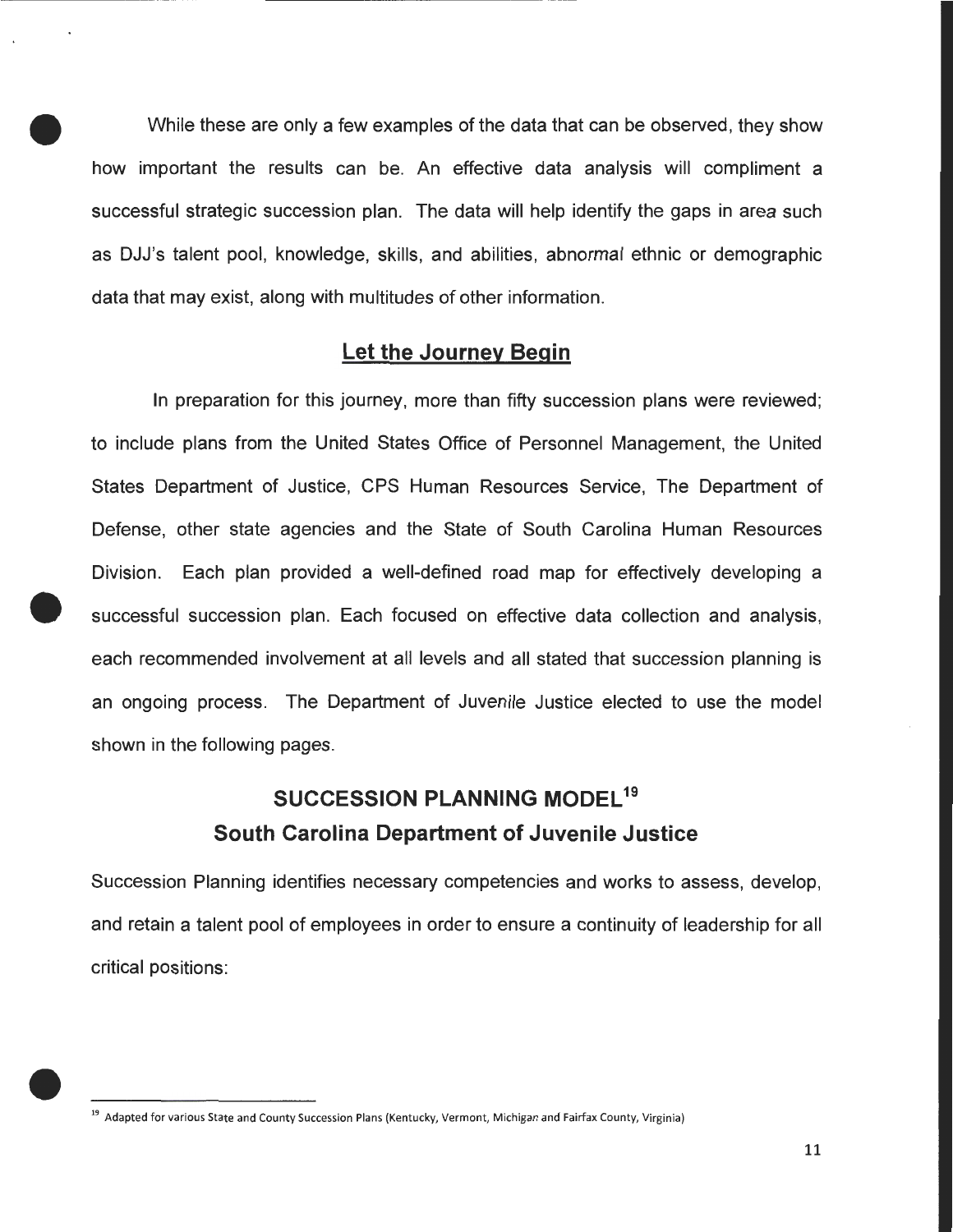#### • **Step 1 - Identify Key Positions**

**Succession Planning identifies necessary competencies within key positions that have a significant impact on the organization. Criteria for key positions may include:** 

- Positions that require specialized job skills or expertise
- High-level leadership positions
- Positions that are considered "mission-critical" to the organization

#### **Step 2- Build Job Profiles for each Key Position**

Determine the key success factors of the job and how proficient the job holder would need to be. This information can be obtained several ways, including performing job analysis or gathering critical information during the performance appraisal process. The • information gathered includes the knowledge, skills, abilities, and attributes that the current employee in a position possesses that allow for the competent and efficient performance of the functions.

#### **Step 3- Competency Gap Analysis**

- Use the job profile of competencies to determine the tool required to gather data on current employee competencies for the key positions
- Analyze the difference between current employee competencies and future needs.
- Document findings for development opportunities

#### **Step 4- Development Opportunities**

•

• Assess the abilities and career interests of employees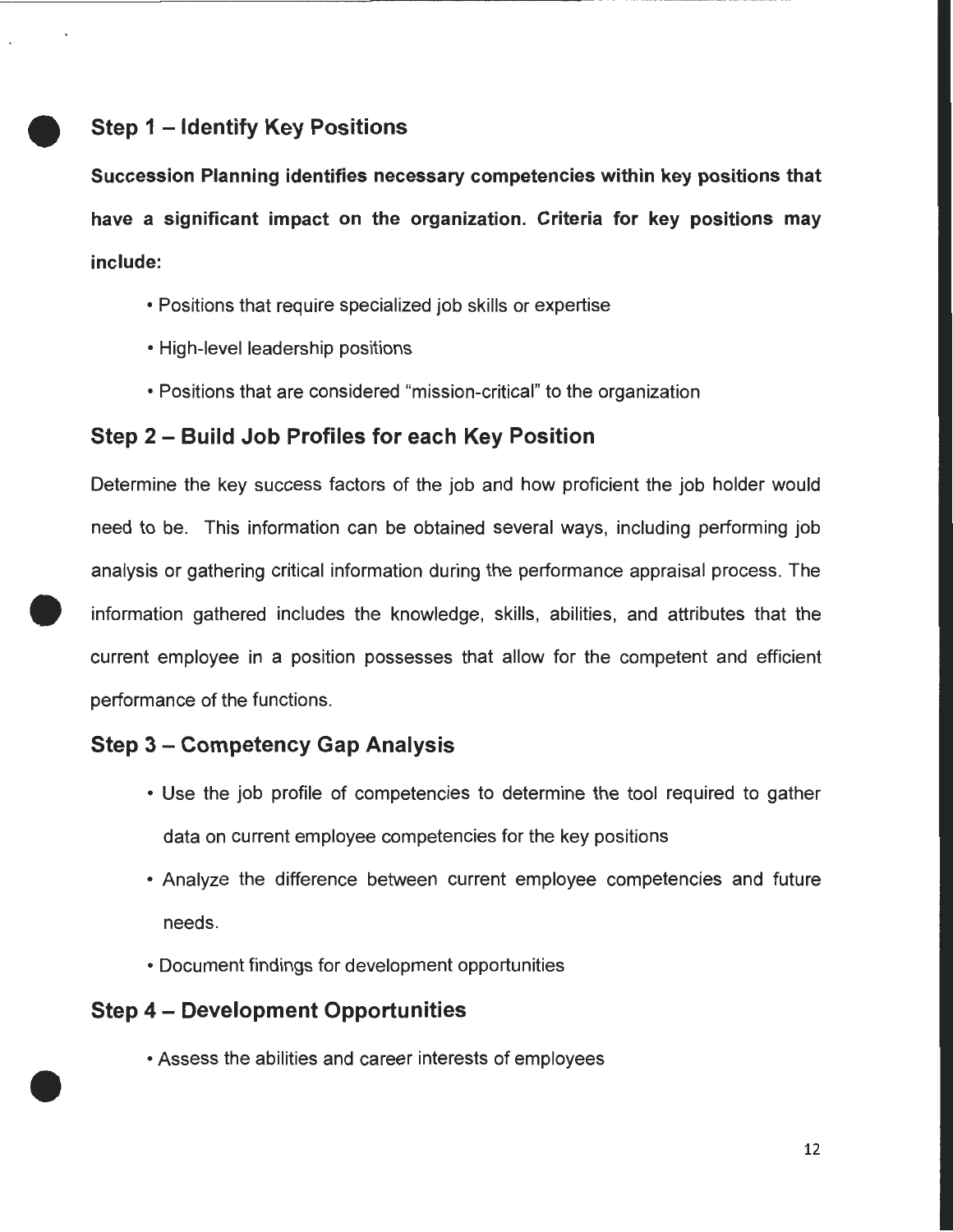• Candidates should demonstrate high potential or ability that will enable them to achieve success at a higher level within the organization. Preferably, the list of possible replacements should be stored in a database so that the organization can easily track candidates. However caution must be taken to avoid the perception of pre-selection.

#### Step 5 - Individual Development Plans

•

•

•

- Design a plan for each candidate Developmental plans should be available for candidates and then incorporated into their performance management plans. Plans may include identifying career paths for high-potential candidates and others who have the interest and ability to move upward in the organization
- Provide development opportunities This can be accomplished through job assignments, training, or job rotation. It is one of the best ways for employees to gain additional knowledge and skills.

#### Step 6 - Maintain Skills Inventory

- Continually monitor skills and needs to determine any gaps and develop plans to meet deficiencies.
- Keep an inventory of current and future needs and maintain the information for individual and organizational development.

### **Summary**

#### "Even when you think you are on the right track you can still get run over by the train if you just sit there" Will Rodgers

"An American Management Association Survey in 2011 found that 71% of senior and mid-level leaders in the United States believed that, 'the global economy, with its hyper-competition and ever-changing business environment, has made leadership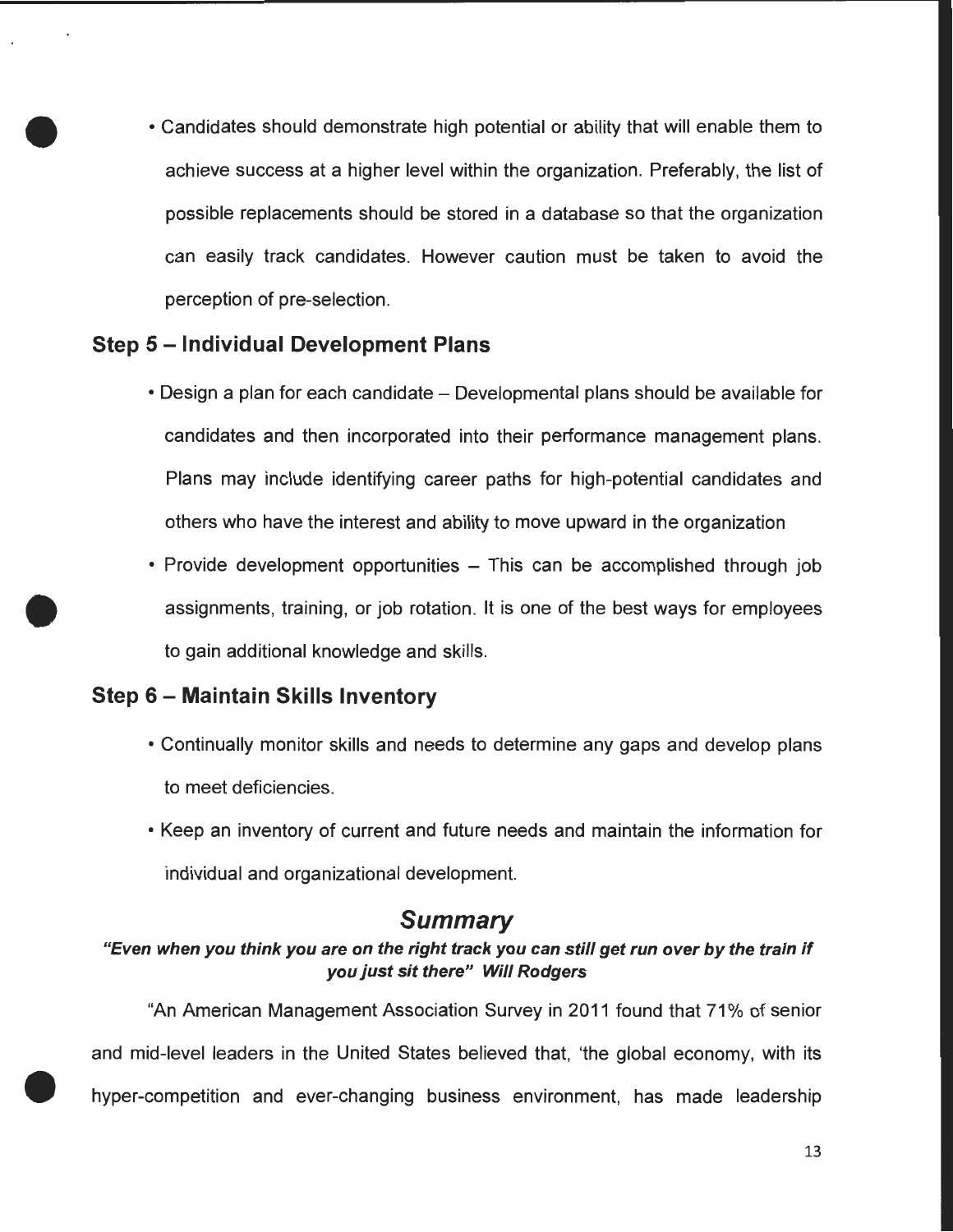• succession more important than ever before.' The survey goes on to say that only 14% of those who responded said that they were well prepared to deal with a sudden loss of key members of the senior management team. It also states that nearly one quarter (22%) admitted that they were nowhere near prepared to deal with such a loss." $20$ DJJ cannot be a part of the 22% mentioned in this survey.

 $\bullet$ The succession planning team mandated by DJJ's Strategic Plan is preparing to deliver a product to the Director and her senior staff in June 2013. Once the plan is accepted by this group, timelines to accomplish the action addressed in the plan will be developed. The full implementation will likely take two or more years. And yes, there will be obstacles along the way, such as budget uncertainties, competition in the local labor market, employee turnover and objections from those leaders who may not buy into the concept of succession planning. There will be other naysayers, neg-a-holies and perhaps, even a new regime of leadership. While moving forward DJJ must be prepared to deal with these and other obstacles that may arise.

DJJ cannot overlook direct and indirect financial implications of succession planning. The expense of training alone can be very costly. However, enhancing existing skills and learning new ones are critical to effective succession planning. To successfully implement the plan, DJJ must make training a priority. Other issues that may have financial implications include the loss of man-hours while employees attend training and the possibility of overtime earned while backfilling employees away attending training.

 $\bullet$   $\frac{1}{x}$ Perhaps one of the most difficult parts of succession planning is measuring the outcome or results. Defining the expectations in the beginning will help identify the

14

<sup>&</sup>lt;sup>20</sup> Randall Beck and Barry Conchie, "A Succession Plan That Works"; Gallup World Headquarter, Washington, DC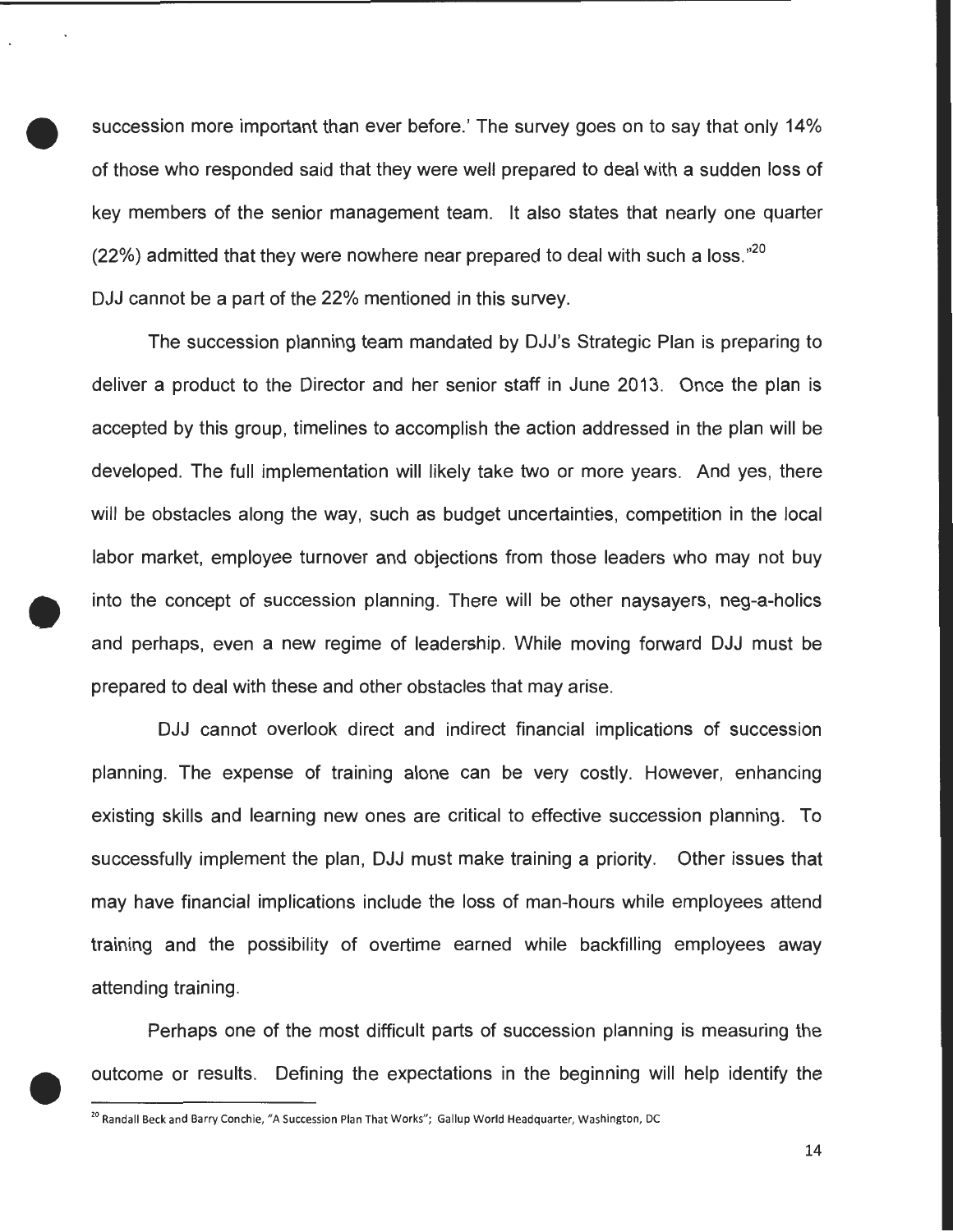• results of the process. Senior management must continually monitor and evaluate the Department's needs throughout the process, identify the gaps and make adjustments to the plan as needed. The ultimate measurement will be a steady supply of well-prepared managers and leaders to take DJJ into the future.

 $\bullet$ There is much work to be accomplished, data to be analyzed, competencies to be developed, knowledge transfer processes to be implemented and cohort groups to be selected. It is critical, however, that these activities are accomplished to ensure DJJ implements a succession plan that will help guide its future leaders as they deal with their human capital needs and as they continue to do the work of the State and the Department of Juvenile Justice. The implementation of a well-developed succession plan can be a defining process in DJJ's future or it can, as mentioned early, sit on the corner of someone's desk and collect dust.

Perhaps Benjamin Franklin's quote puts it all into perspective: "By failing to prepare (plan), you are preparing (planning) to fail." DJJ is preparing for success!

•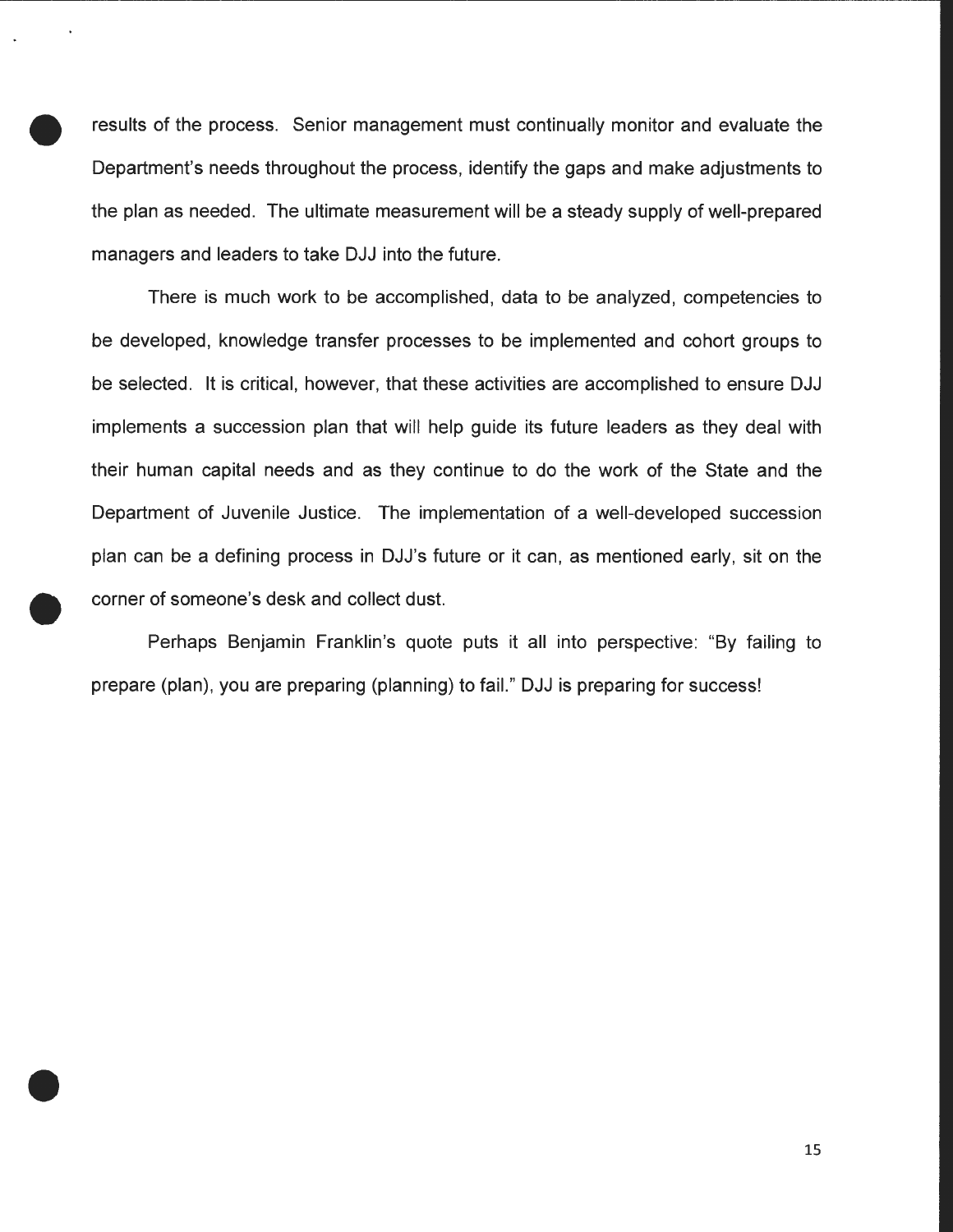# **References and Works Cited**

Department Juvenile Justice Accountability Report. (2011-2012) Columbia, Office of Plan and Programs; http://www.state.sc.us/djj/fact-sheets.php#Reports and Plans

South Carolina Department of Juvenile Justice Human Resources Balance Sheet (2008 -2012)

United States Bureau of Labor Statistic; http://www.bls.gov/bls/unemployment.htm Overview of BLS Statistics on Unemployment (accessed January 21, 2013)

South Carolina Department of Employment and Workforce (DEW); http://www.dew.sc.gov/ (accessed January 21, 2013)

•

South Carolina Department of Juvenile Justice, Office of Fiscal Affairs

Budget and Control Board Office of State Budget Memorandums; January 27, February 9, and April 5, 2011

 $\begin{array}{c}\n\epsilon \\
\epsilon \\
\epsilon\n\end{array}$ Public Employee Benefits Authority (PEBA), Retirement Report July 2012-July 2016 http://www.peba.sc.gov/ (accessed August 17, 2012)

South Carolina Budget and Control Board, Human Resources Division http://www.ohr.sc.gov/OHR/OHR-index.phtm (accessed August 17, 2012)

Society of Human Resource Presentation SHRM, Succession Planning for Managers http://www.shrm.org/Pages/default.aspx (accessed September 25, 2012)

South Carolina Enterprise Information System (SCEIS) RH035, Turnover Data Report http://www.sceis.sc.gov/-Computer Software (accessed January 22, 2013)

South Carolina Department of Juvenile Justice Human Resources Legacy Data System (SABAR)-Computer Software (accessed August 17, 2012)

Alan Fram, Huffington Post and AP Survey (2011), "One In Four Working Baby Boomers Say They'll Never Retire, Survey Finds", , April 4, 2011 http://www. huffingtonpost. com/20 11 /04/05/baby-boomers-retirementfears\_n\_844957.html (accessed December 5, 2012)

 $\bullet$   $\bullet$ What is the Average Retirement Age? (August 2011) Center for Retirement Research, Boston College, Alicia H. Munnell; http://crr.bc.edu/briefs/what-is-the-averageretirement-age/ (accessed December 5, 2012)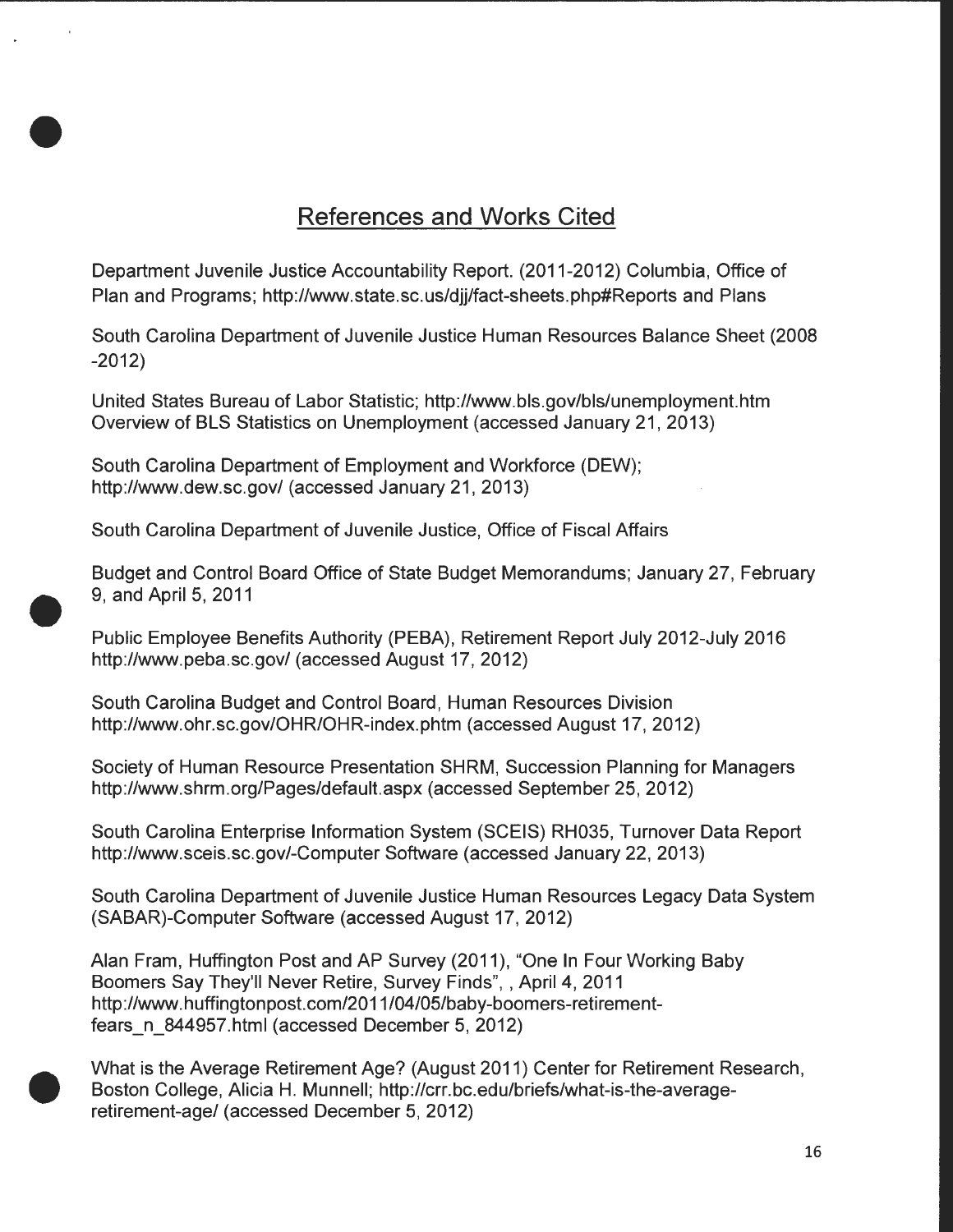$\bullet$ The 7 Habits of Highly Effective People; Stephen R. Covey - Free Press – 2004, 95 -145

Commonwealth of Kentucky Succession Plan; https://www.google.com/personnel.ky.gov%2Fnr%2Frdonlyres%2F51564c07-5551- 42e8-bbdf-workforceplanningguide.pdf (accessed August 17, 2012)

State of Vermont Succession Plan; (May 2012)

•

http://humanresources.vermont.gov/training/workforce\_planning/succession\_planning State of Michigan Succession Plan; www.michigan.gov/Succession Planning Career Pipeline Tool (accessed August 17, 2012)

County of Fairfax, Virginia Strategic Succession Planning; (August 2003) www.fairfaxcounty.gov/hr/pdf/workforce planning manual (accessed August 17, 2012)

A Succession Plan That Works, (July 2012) Randall Beck and Barry Conchie, Gallup World Headquarter, Washington, DC; (accessed August 17, 2012) http://www.gallup.com/strategicconsulting/155507/ Succession-Plan-Works.aspx

 $\bullet$ Management Study Guide Online Portal (2012), http://www.management study guide.com/ (accessed December 5, 2012)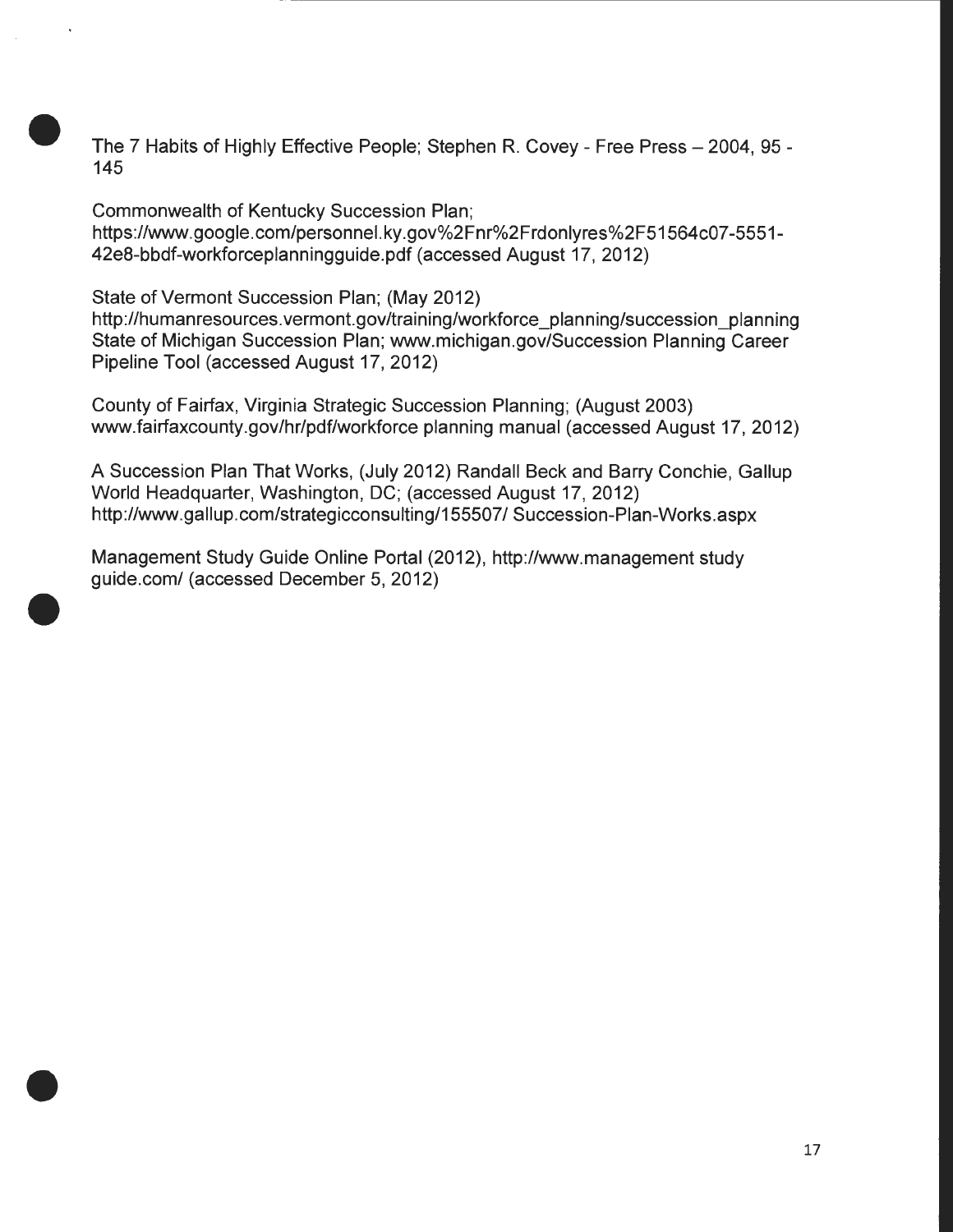Appendix

•

J.

•

•

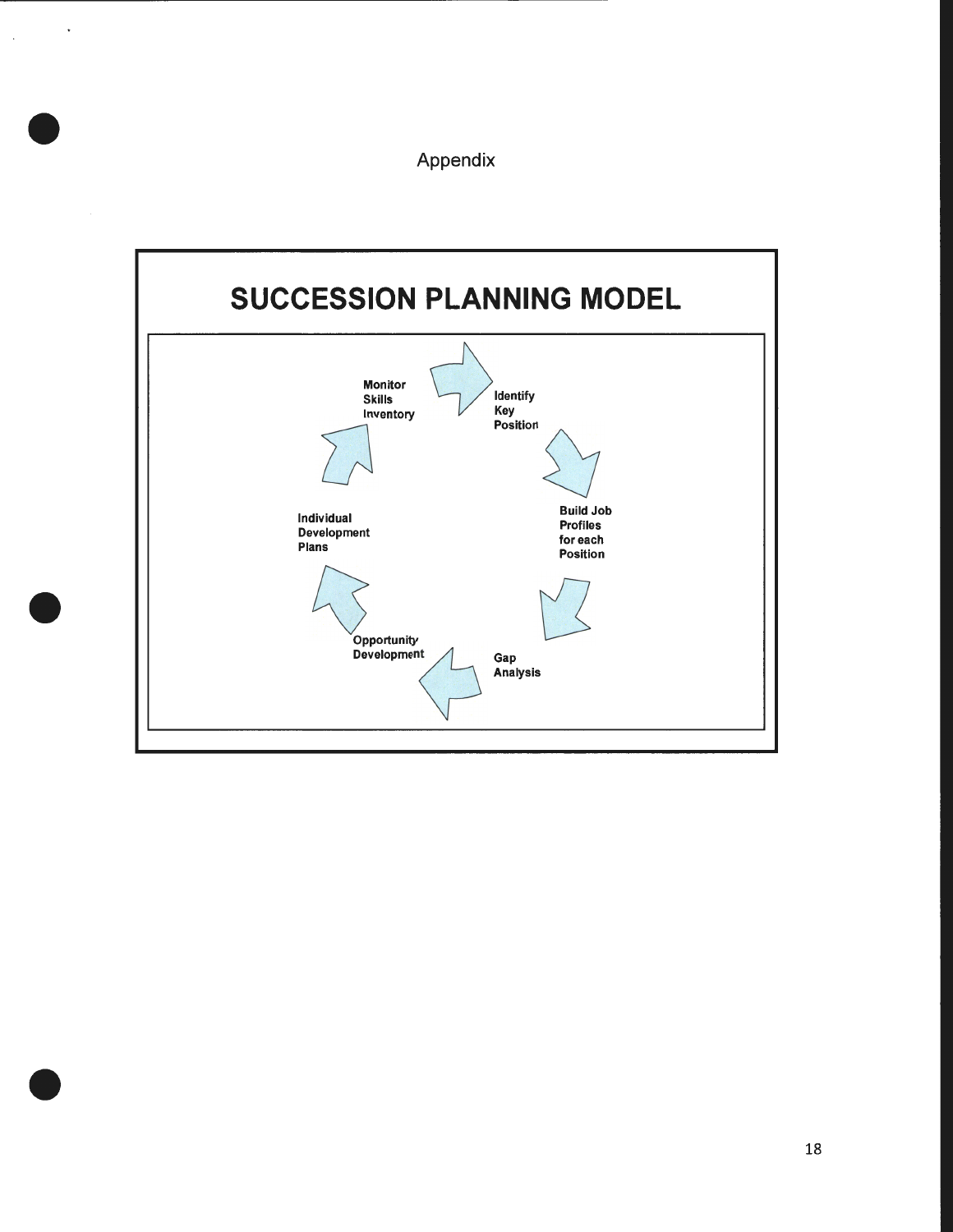# SCDJJ Succession Planning Survey - Senior Managers

| *1. Do you know the purpose of "succession Planning"?                                                                    |
|--------------------------------------------------------------------------------------------------------------------------|
| Yes                                                                                                                      |
| No                                                                                                                       |
| *2. Have you ever participated in the development of a "succession Plan"?                                                |
| Yes                                                                                                                      |
| No                                                                                                                       |
| *3. Have you ever used a formal Individual Development Plan (IDP)?                                                       |
| Yes                                                                                                                      |
| ) No                                                                                                                     |
| *4. How important do you think it is for DJJ to implement a formal Succession Plan and<br><b>IDPs for DJJ Employees?</b> |
| Very Important                                                                                                           |
| Important                                                                                                                |
| Somewhat Important                                                                                                       |
| Not Important                                                                                                            |
| *5. Rank the following as they relate to the purpose of the DJJ Succesion Plan.                                          |
| To retain exsisting talent                                                                                               |
| To achieve DJJ's Stratigic goals                                                                                         |
| To Idnetify future leaders at DJJ                                                                                        |
| To fill critical positions at DJJ                                                                                        |
| To develop DJJ employees                                                                                                 |
| 6. Do you think DJJ values staff development and training?                                                               |
| Yes                                                                                                                      |

 $\bigcap$  No